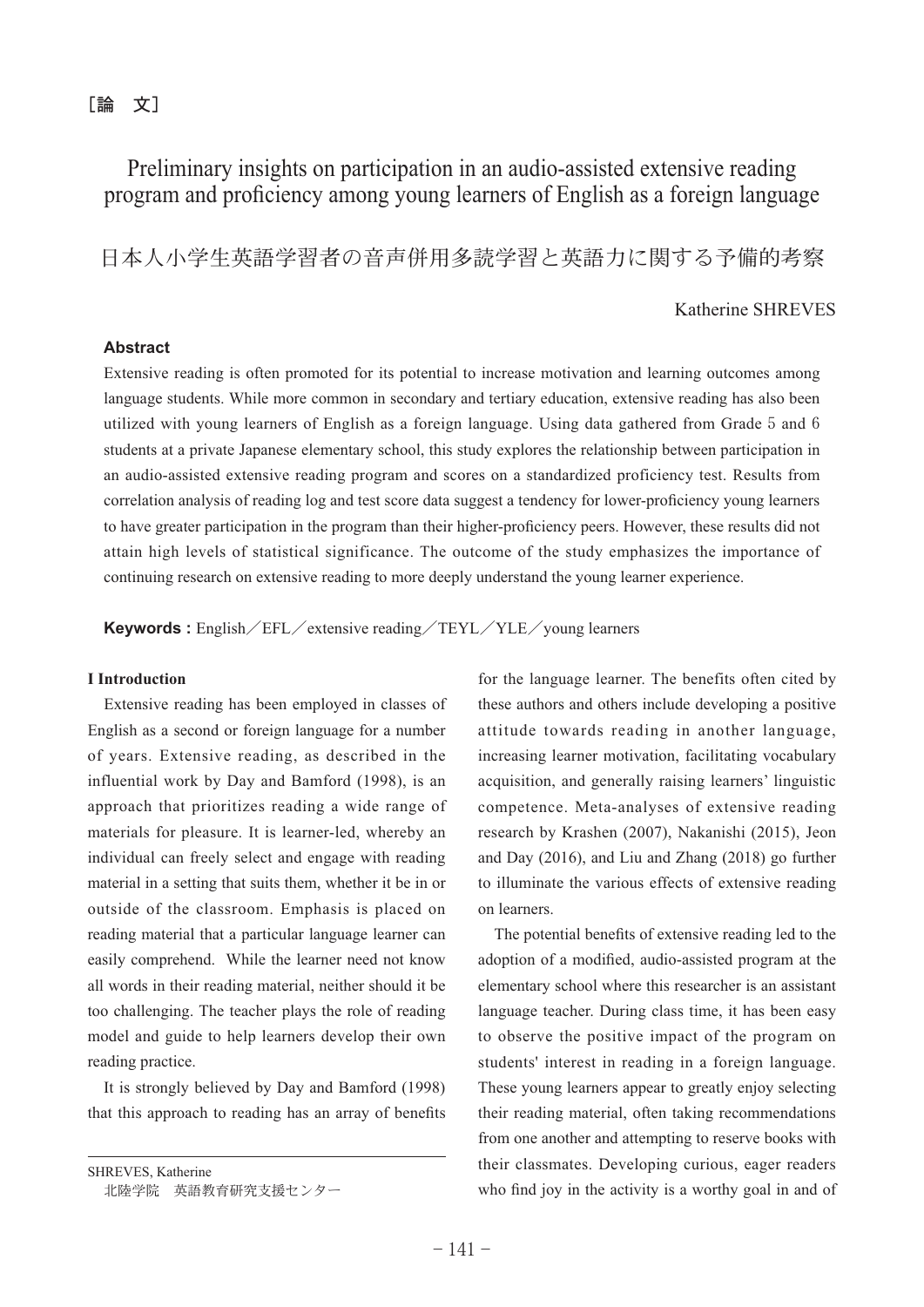itself. Nevertheless, there is a certain pressure to ensure that such a program is delivering more than positive gains in affect. In implementing the program, it was hoped that increased exposure to English would lead to gains in all of the four language learning skills of listening, reading, speaking, and writing.

To further investigate the relationship of this audioassisted extensive reading program on English proficiency in these four skills, the following research question was formulated:

*Does greater participation in an audio-assisted extensive reading program correlate with greater proficiency in listening, reading, speaking, and writing among young learners of English as a foreign language?*

Conceived as a first step in a larger line of inquiry, insight acquired through seeking to answer the research question is intended to inform future research on the program.

## **II Research Methods**

#### *Participants*

The young learner population studied consisted of students in one Grade 5 and one Grade 6 class at a private elementary school in Japan. These classes had 10 and 19 students respectively.

#### *Extensive Reading Context*

At this elementary school, English is taught as a *subject*, as opposed to an *activity*, from Grade 1 onwards. The school implemented an audio-assisted extensive reading program for all grades in the two academic years prior to the study period. Among Grade 5 and 6 students, 28 of 29 participated in the program for this entire length of time.

In this program, students borrow one book with a CD of narration per week. The available books are from a graded-reader series for children. Students may freely choose their book according to their own interests. Students are guided to select books from a level deemed appropriate for their class, though there is some flexibility for both higher and lower-level students to depart from this. To track their reading,

students use a reading log to note the titles they have read and tally the number of times they have read each selection. After a week, parents and teachers initial the reading log, and students exchange their book for another.

#### *Data Collection: Participation*

To indicate students' participation level with the extensive reading program, data was collected from their reading logs. The available data allowed for four variables to be identified as measures of participation:

- *1. Total number of books a student borrowed*
- *2. Total number of books a student read*
- *3. Total reading tally*
- *4. Average reading tally per book read*

Both *1.* and *2.* were used as variables because of a small number of instances in which students indicated in their reading logs that they had borrowed a book but did not indicate having read it. Because the act of choosing a book requires some level, albeit much reduced, of participation, this variable was also included. It is also possible that students did, in fact, read a book that they neglected to include a tally for. Additionally, while the program calls for each student to borrow a new book every week, there were weeks when students either forgot to do so or chose to continue reading the previous selection. This created some difference in the number of books children borrowed.

While the reading logs were kept for the entirety of the academic year, only entries up until the point when data for proficiency, detailed below, was collected were counted. One Grade 5 and one Grade 6 student had to be removed from the study due to lost reading logs.

#### Data Collection: Proficiency

Students' scores from the GTEC Junior Plus test were used to indicate English proficiency. The GTEC Junior Plus test was not administered exclusively for this research project, but is an assessment used by the school annually.

The GTEC Junior Plus test produces distinct scores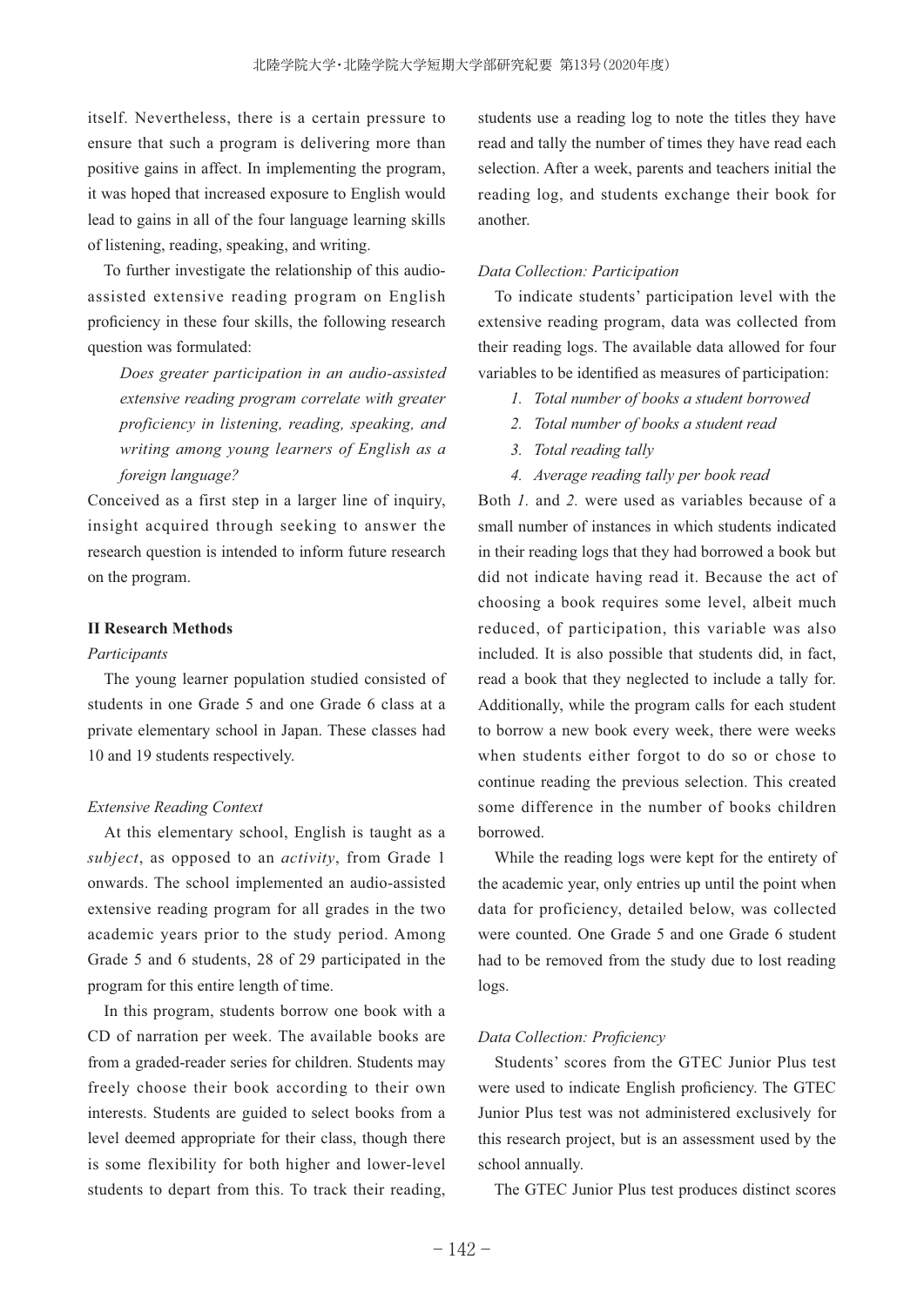for each of the four skills. Each of these scores was included as a variable in the study. The total score, which is a sum of the sub-scores, was also used. Additionally, The GTEC Junior Plus test assigns each student a "Junior Grade" of 1-5 with the 5 indicating the highest level of proficiency. Therefore, the following six variables were used as measures of proficiency:

- *1. GTEC Junior grade*
- *2. GTEC Junior Plus total score*
- *3. GTEC Junior Plus listening score*
- *4. GTEC Junior Plus reading score*
- *5. GTEC Junior Plus speaking score*
- *6. GTEC Junior Plus writing score*

## *Data Analysis*

Participation and proficiency variables were paired and analyzed for correlation by determining Pearson's correlation coefficient  $(r)$ . Data from Grade 5 and Grade 6 were analyzed separately. While both classes took the same GTEC Junior Plus test, it can be assumed that Grade 6 would score higher on the test than their Grade 5 counterparts due to their additional year of English education. In addition, they were guided to read books of a higher grade.

### **III Results**

Results of the correlation analysis can be seen below for Grade 5 in *Figure 1* and Grade 6 in *Figure 2*.

Only one pair of variables for Grade 5 was found to have statistical significance at the  $p < .05$  level, which is marked by an asterisk (\*) in *Figure 1*. No pair of variables in either the Grade 5 or Grade 6 data was found to have statistical significance at the  $p < .01$ level.

For Grade 5, all pairs of variables but one had a negative correlation. The effect size ranged from .00 to -.68. For Grade 6, 13 of the 24 pairs of variables had negative correlations. The effect size ranged from -.23 to  $+11$ .

|                        |                 | <b>Books</b><br>borrowed | <b>Books</b><br>read | <b>Total reading</b><br>tally | <b>Average tally</b><br>per book read |
|------------------------|-----------------|--------------------------|----------------------|-------------------------------|---------------------------------------|
| <b>Junior Grade</b>    | Pearson's r     | $-.44$                   | $-.41$               | $-.28$                        | $-.16$                                |
|                        | Sig. (2-tailed) | .234                     | .271                 | .468                          | .678                                  |
| <b>Total Score</b>     | Pearson's $r$   | $-.46$                   | $-.43$               | $-.27$                        | $-.13$                                |
|                        | Sig. (2-tailed) | .208                     | .243                 | .490                          | .734                                  |
| <b>Listening Score</b> | Pearson's r     | $-.43$                   | $-.40$               | $-19$                         | $-.05$                                |
|                        | Sig. (2-tailed) | .246                     | .282                 | .627                          | .902                                  |
| <b>Reading Score</b>   | Pearson's r     | $-.14$                   | $-.04$               | $-.11$                        | $-.17$                                |
|                        | Sig. (2-tailed) | .725                     | .929                 | .788                          | .660                                  |
| <b>Speaking Score</b>  | Pearson's r     | $-.64$                   | $-.68*$              | $-.43$                        | $-.21$                                |
|                        | Sig. (2-tailed) | .064                     | .044                 | .247                          | .591                                  |
| <b>Writing Score</b>   | Pearson's r     | $-.41$                   | $-.43$               | $-.20$                        | .00                                   |
|                        | Sig. (2-tailed) | .276                     | .255                 | .600                          | .997                                  |

*Figure 1*: Correlation analysis of Grade 5  $(n=9)$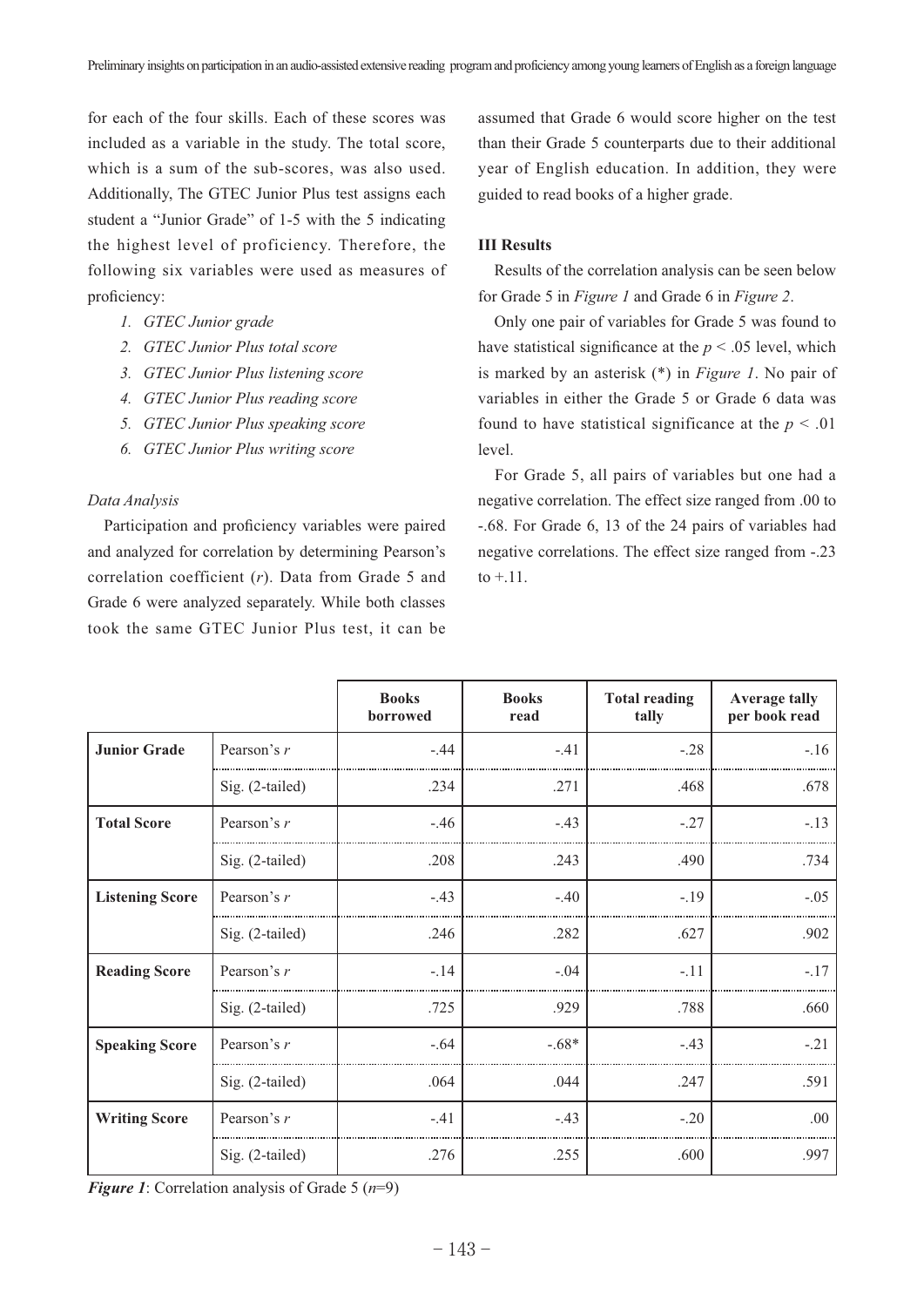|                        |                 | <b>Books</b><br>borrowed | <b>Books</b><br>read | <b>Total reading</b><br>tally | <b>Average tally</b><br>per book read |
|------------------------|-----------------|--------------------------|----------------------|-------------------------------|---------------------------------------|
| <b>Junior Grade</b>    | Pearson's $r$   | .06                      | .05                  | $-.02$                        | $-.13$                                |
|                        | Sig. (2-tailed) | .803                     | .844                 | .949                          | .620                                  |
| <b>Total Score</b>     | Pearson's r     | .00.                     | $-.01$               | $-.01$                        | $-.05$                                |
|                        | Sig. (2-tailed) | .991                     | .960                 | .985                          | .835                                  |
| <b>Listening Score</b> | Pearson's r     | .02                      | .00                  | $-.03$                        | $-.11$                                |
|                        | Sig. (2-tailed) | .954                     | .988                 | .898                          | .671                                  |
| <b>Reading Score</b>   | Pearson's r     | .06                      | .04                  | $-.10$                        | $-.23$                                |
|                        | Sig. (2-tailed) | .821                     | .861                 | .701                          | .366                                  |
| <b>Speaking Score</b>  | Pearson's r     | $-.03$                   | $-.04$               | .09                           | .11                                   |
|                        | Sig. (2-tailed) | .910                     | .891                 | .714                          | .667                                  |
| <b>Writing Score</b>   | Pearson's $r$   | $-.11$                   | $-.12$               | .04                           | .11                                   |
|                        | Sig. (2-tailed) | .660                     | .646                 | .865                          | .654                                  |

*Figure 2*: Correlation analysis of Grade 6  $(n=18)$ 

## **IV Discussion**

At first glance, these results may seem counterintuitive and perhaps even disheartening to those researchers and educators who are proponents of extensive reading. They appear to indicate that participation in extensive reading in English has a statistically insignificant relationship to proficiency. The high prevalence of negative correlations, statistically significant or not, further appears to associate increased participation with lower test scores. However, further consideration of both the research methods and results of this study reveal that caution should be exercised when interpreting these findings.

#### *Limitations: Participation Data*

Because data taken from reading logs was selfreported by students, its accuracy comes into question. While students were not incentivized to inflate their reading tally through prizes or other such commendation, they may still have done so to please teachers and parents or to impress classmates. Legibility was also an occasional issue. Tally marks written by students in haste, for example, required interpretation of their intended number. Additionally, when a reading log indicated that a student received a certain book, but there were no accompanying tally marks, it was assumed that the student had not read it. This may not have been the case, but rather an accidental omission.

The decision to measure participation by the number of books and tally marks is also problematic. This data speaks to frequency but tells nothing about the depth of engagement. One tally mark could indicate vastly different reading engagement levels from one young learner to the next. It could represent both a brief perusal of the pages or a concentrated effort. Having more-detailed information on how students engaged in the program would be valuable for measuring the variety of ways that participation could occur.

## *Limitations: Proficiency Data*

Using standardized tests in extensive reading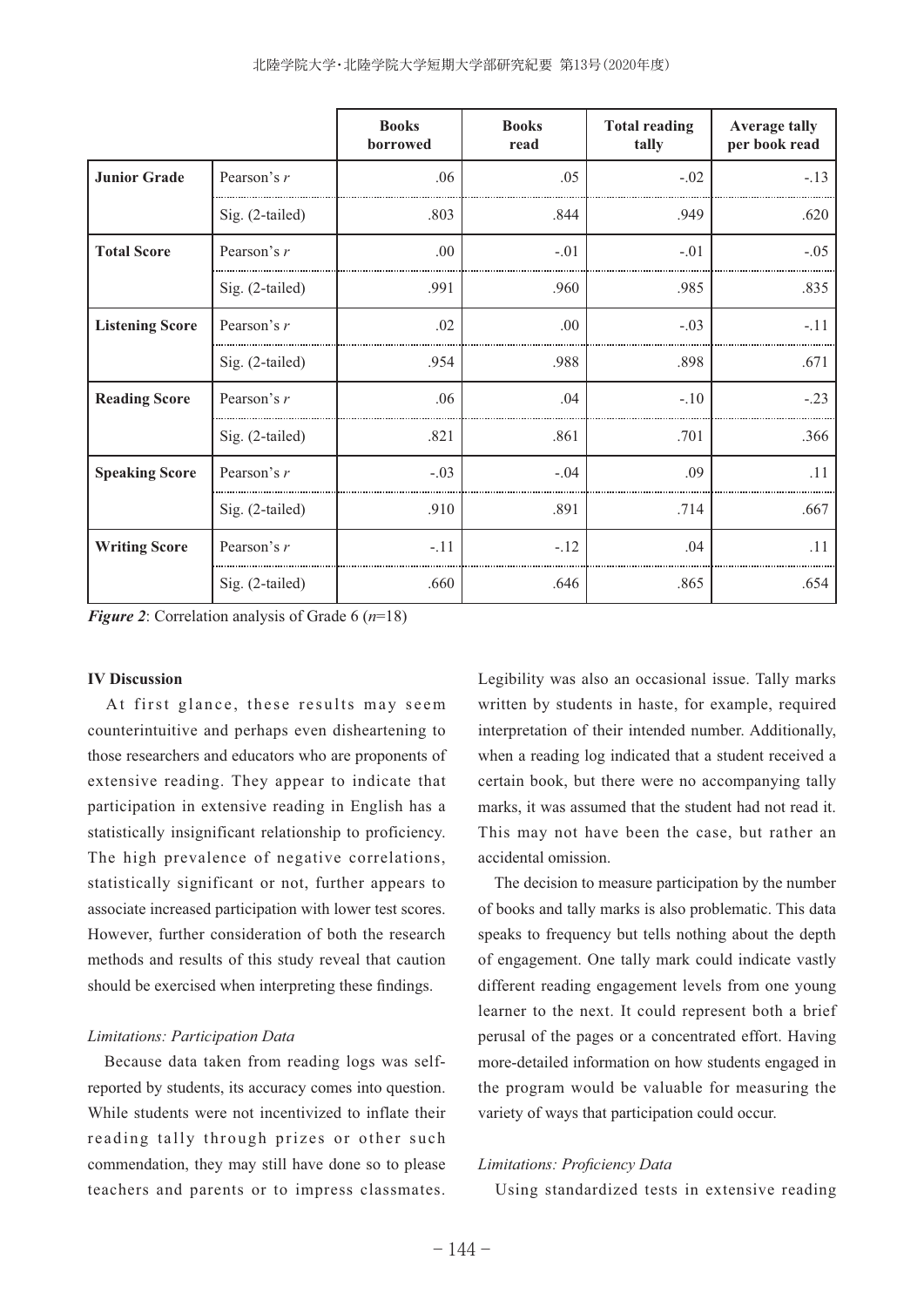research is commonplace. Nakanishi's (2014) metaanalysis highlights the wide variety of tests used. Nevertheless, to measure proficiency of young learners through standardized test scores also raises questions. The appropriateness of standardized testing for young learners given their developmental stage is debatable and test design and administration challenges for this age-group are significant (see McKay, 2006). The GTEC Junior suite of tests may have been designed specifically for young learners, but fundamental issues in standardized testing remain.

Furthermore, as shown in *Figure 3*, some students achieved maximum skill-based sub-scores on the test, and one student even received the maximum total score. Because of this score ceiling, these students' proficiency levels may not be fully expressed by the scores they received, nor are the students' proficiency levels accurately differentiated. Consider two students who received the maximum score of 140 in the listening section, for example. Their scores indicate they have identical proficiency. If, hypothetically, unlimited scores were possible, one student might have received a score of 150 and the other 200, thereby expressing different proficiency levels. When the value of a variable is limited, as these test scores are, correlation analysis results are less reliable.

Finally, it must be remembered what the standardized test score data does not reveal. It cannot be known what score any individual student would have received had they read less or not at all. With no pre-test, nor can changes in proficiency from the beginning of the academic year or the onset of the extensive reading program be determined. Likewise, there is no control group with which to compare test score data, and so the proficiency of young learners in this study cannot be compared to similarly-educated peers who have not participated in an extensive reading program.

## *Data Interpretation*

Issues with research methods aside, the study results have many possible explanations. It should be noted that Pearson's correlation coefficient  $(r)$  is a *descriptive* statistic. It cannot explain why a certain relationship between pairs of variables may be present, simply that it exists. Speculation is possible on the cause of a certain correlation, but further study would be necessary for confirmation. Nevertheless, the prevalence of negative correlations between the variables indicating participation and those indicating proficiency cannot be ignored.

There are, however, logical explanations for this relationship which do not necessarily indicate that the prevalence of negative correlations is problematic. Consider the following possible situations:

- 1. Young learners with lower proficiency may receive greater support from teachers and parents. Such support could include reminders to read and reading assistance.
- 2. Young learners with lower proficiency may choose shorter, lower-level books than their higher-proficiency peers. Consequently, these books may be quicker to read and can be read a greater number of times during the borrowing period. Conversely, higherproficiency young learners may choose relatively more advanced books that take longer to read, resulting in a lower tally count.
- 3. Young learners with lower proficiency may

|                       | <b>Total score</b> | Listening score | <b>Reading score</b> | <b>Speaking score</b> | <b>Writing score</b> |
|-----------------------|--------------------|-----------------|----------------------|-----------------------|----------------------|
| Grade 5 (9 students)  |                    |                 |                      |                       |                      |
| Grade 6 (18 students) |                    |                 |                      |                       |                      |

*Figure 3*: Number of students receiving maximum score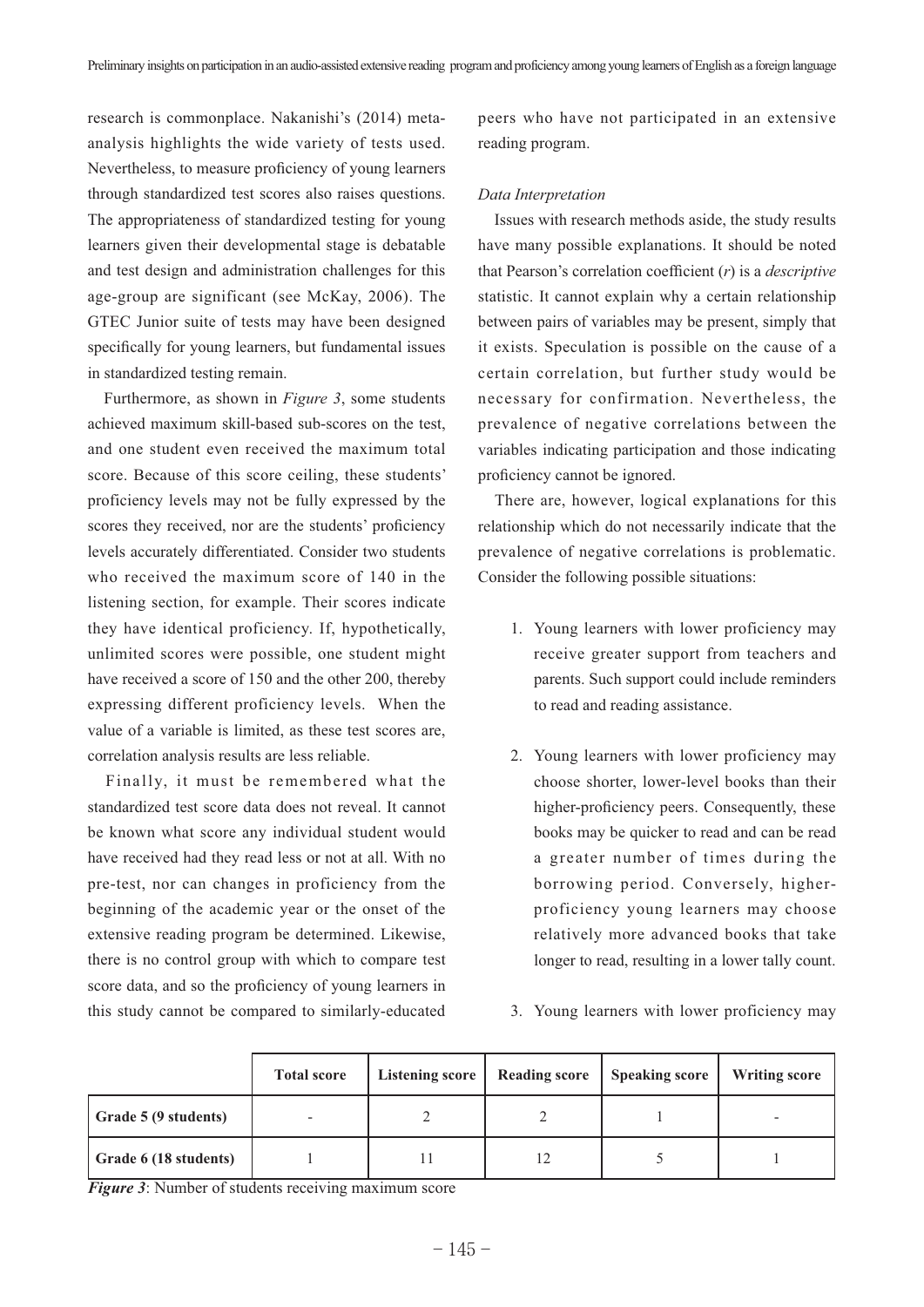require multiple readings of a book to understand, enjoy, and/or feel mastery of it. Higher-proficiency young learners may understand, enjoy, and/or feel mastery of their selected book more quickly, and so are less inclined to read it multiple times.

- 4. Once young learners with lower proficiency feel mastery of a selected book, they may feel greater confidence in their language ability with additional readings. An increase in confidence may be a stronger motivational force to continue reading the same selection for young learners with lower proficiency than those with higher proficiency.
- 5. Higher-proficiency young learners may be engaged in extracurricular English activities. Lower proficiency students may not be engaged in such activities, and because of it, they are able to devote more time to reading their selected books.

While the above situations do not necessarily indicate the prevalence of negative correlations as indicative of underlying problems, other situations can be imagined where it is:

- 1. Young learners with lower proficiency may feel more greatly pressured by teachers and parents to read and come to associate negative feelings with English. Such feelings may create resentfulness, limit their interest in English, and decrease motivation to learn. Without additional attention, higherproficiency young learners may read less than they would if given additional support.
- 2. Repeated reading without any resulting increase in understanding or enjoyment may cause frustration in lower-proficiency young learners. Similarly to the preceding situation, this may ultimately lead to decreased

motivation for language learning.

- 3. Young learners with lower proficiency may be focused on repetition over other reading and learning strategies that could be more appropriate for their particular needs. Engaging with English books in a different way could increase the benefits derived from reading.
- 4. Younger learners with lower proficiency may compare themselves negatively to their classmates. They may feel discouraged if they perceive that they are reading relatively more, but not receiving relatively higher scores. This could also result in a lack of confidence in their existing ability.
- 5. Younger learners with higher proficiency, perceiving their relative strength in English, may develop a high level of confidence. They may then decide that it is not necessary to read as frequently as their lower-proficiency classmates, thereby unintentionally blunting the potential benefits of increased exposure to English.

Neither of the above lists are intended to be exhaustive. There could be many such situations for either category. By imagining various scenarios, however, it becomes even more apparent that the particular reasons for the negative correlations and statistically insignificant results of this study are unknown and that the possible explanations are greatly varied. Better understanding of the cause of negative correlation would allow any problems, if they are discovered to be present, to be addressed.

# **V Conclusion**

This study reveals that proficiency differences, as measured through standardized testing, between young learner classmates cannot be simply explained as a matter of reading frequency. From this, it is clear that